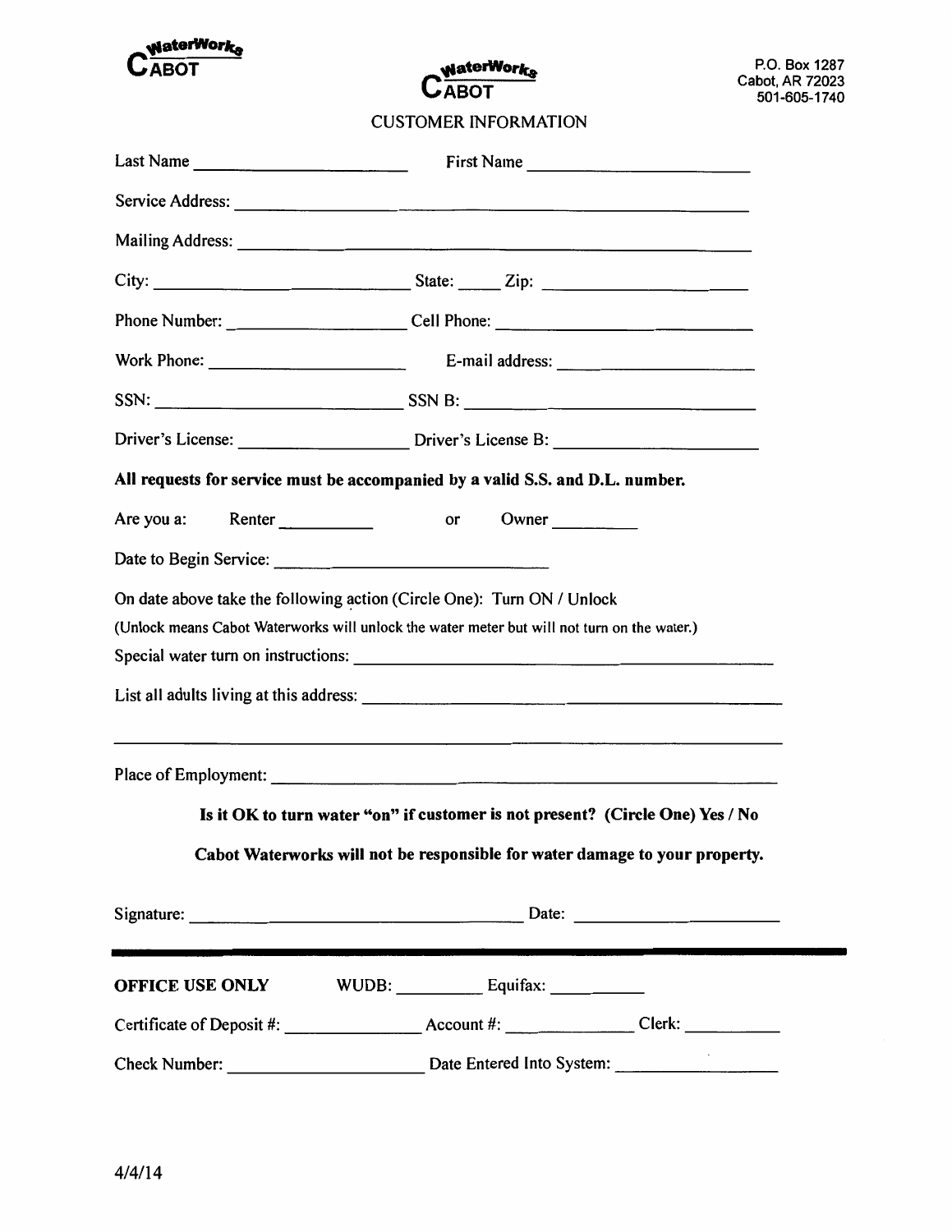

One City Plaza, Suite B P.O. BOX 1287 Cabot, Arkansas 72023 Phone 501 605-1740 Fax 501-605-1743

## **Cabot WaterWorks Customer Service Agreement**

(without personal guaranty)

Customer requests services at the address indicated below and agrees to pay a DEPOSIT as required on each account per the rate ordinance. The services provided pursuant to this Agreement shall continue until cancelled by Cabot WaterWorks or until Customer notifies Cabot WaterWorks billing office of Customer's desire to have such services discontinued.

Customer agrees to abide by Cabot WaterWorks' published policies, rules and regulations governing the consumption of water and disposal of wastewater. Customer further agrees to accept water service at the pressure and quantity available from Cabot WaterWorks' mains and service lines without claim for damages because of pressure or stoppage of flow. Customer further agrees that water or wastewater services supplied through the lines supplying this address shall be used only on the premises in accordance with the law. No water shall be sold by Customer or allowed to be taken through the meter servicing this premises for use on any other premises and no wastewater from another premises shall be deposited into the Cabot WaterWorks system through this premises.

Customer acknowledges that Cabot WaterWorks bills for water, wastewater and sanitation service on the last business day of the month. Bills are due the  $15<sup>th</sup>$  of each month unless the  $15<sup>th</sup>$  falls on a weekend or official Cabot WaterWorks Holiday in which the due date shall be the next business day. **Customer shall be responsible for the timely payment of each monthly bill whether it is actually received or not.** If Customer has not received a bill by the 5<sup>th</sup> day of any month, Customer should call the Billing Office at 501-843-4654 and request a replacement bill and the amount currently due by the Customer so the bill can be paid in a timely manner. Customer bills not paid by the close of business on the  $15<sup>th</sup>$  day of the month, the Due Date, will be assessed a 10% penalty and a \$1.00 rebilling fee. Customer bills not paid by the close of business on the  $25<sup>th</sup>$  day of the month, the Cut-off Date, will be assessed a re-connect fee and the meter will be disconnected or locked off. The re-connect fee during regular business hours is \$25.00, after regular business hours the fee is \$50.00. All past due amounts plus penalties and fees must be paid before water service will be restored.

After Customer notifies Cabot WaterWorks of Customer's desire to discontinue service, Cabot WaterWorks will prepare and send Customer a final bill. Customer should pay the final bill within five (5) days from the date it is mailed by Cabot WaterWorks. If Customer should fail to make such final payment in a timely manner, Customer's deposit shall be applied against the final bill and service shall be discontinued at any new account opened by Customer until the deposit has been restored to the required amount. Deposits remaining on the books of Cabot WaterWorks, shall be refunded to Customer by mail within sixty days; except, refunds for less than \$1.00. This Customer will have to come to the Billing Office within sixty days of closing the account to pick up the refund or the remaining deposit shall become the property of Cabot WaterWorks.

In addition to the above, Customer agrees:

 To permit Cabot WaterWorks, its agents and employees, to enter the service location at all reasonable times for the purposes necessary to render water and wastewater services, including the repair of any water or wastewater lines belonging to Cabot WaterWorks on the property served pursuant to this Agreement;